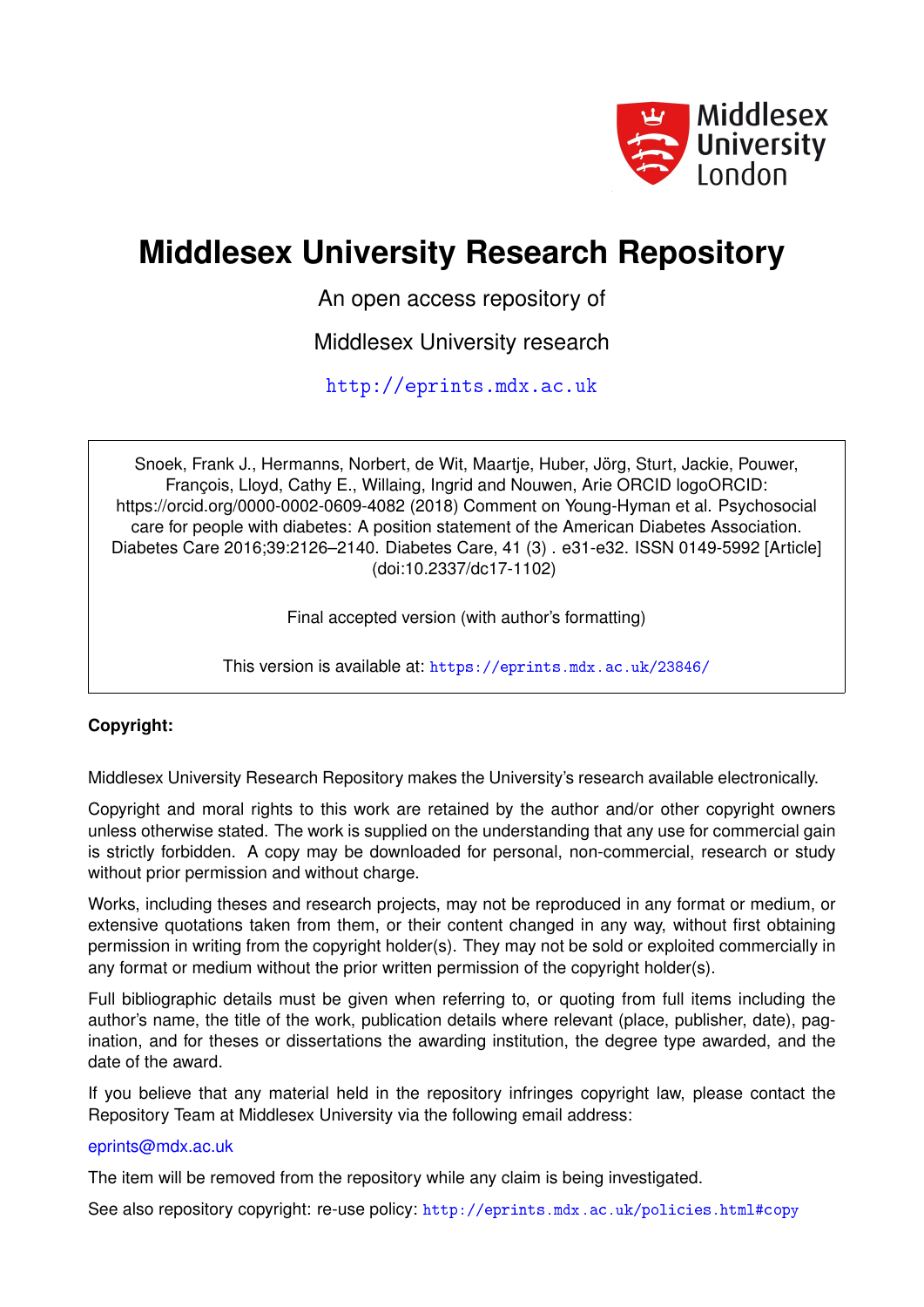Running title: Response to Young-Hyman et al.

## Psychosocial care for people with diabetes: a Position Statement of the American Diabetes Association. Response to Young-Hyman et al.

Frank J. Snoek1, Norbert Hermanns2, Maartje de Wit1, Jörg Huber3, Jackie Sturt4, François Pouwer<sup>5</sup>, Cathy E. Lloyd<sup>6</sup>, Ingrid Willaing<sup>7</sup>, and Arie Nouwen<sup>8</sup>, on behalf of the Psychosocial Aspects of Diabetes Study group of the European Association for the Study of Diabetes (EASD).

1 Department of Medical Psychology, VU University Medical Center, Amsterdam, the **Netherlands** 

<sup>2</sup> Research Institute of the Diabetes Academy Mergentheim (FIDAM), Bad Mergentheim, Germany

- 3. Centre for Health Research, University of Brighton, Falmer, U.K.
- 4. Florence Nightingale Faculty of Nursing & Midwifery, King's College, London, U.K.
- 5. Department of Psychology, University of Southern Denmark, Odense, Denmark
- 6 Faculty of Health & Social Care, The Open University, Milton Keynes, U.K.
- 7 Steno Diabetes Center Copenhagen, Denmark
- 8 Department of Psychology, Middlesex University, London, U.K.

Corresponding author: Prof. Arie Nouwen, Department of Psychology, Middlesex University, The Burroughs, Hendon, London, NW4 4BT, United Kingdom; tel: +44 2084112890; email: a.nouwen@mdx.ac.uk

Word count: 481 Tables: 0 Figures: 0 References: 5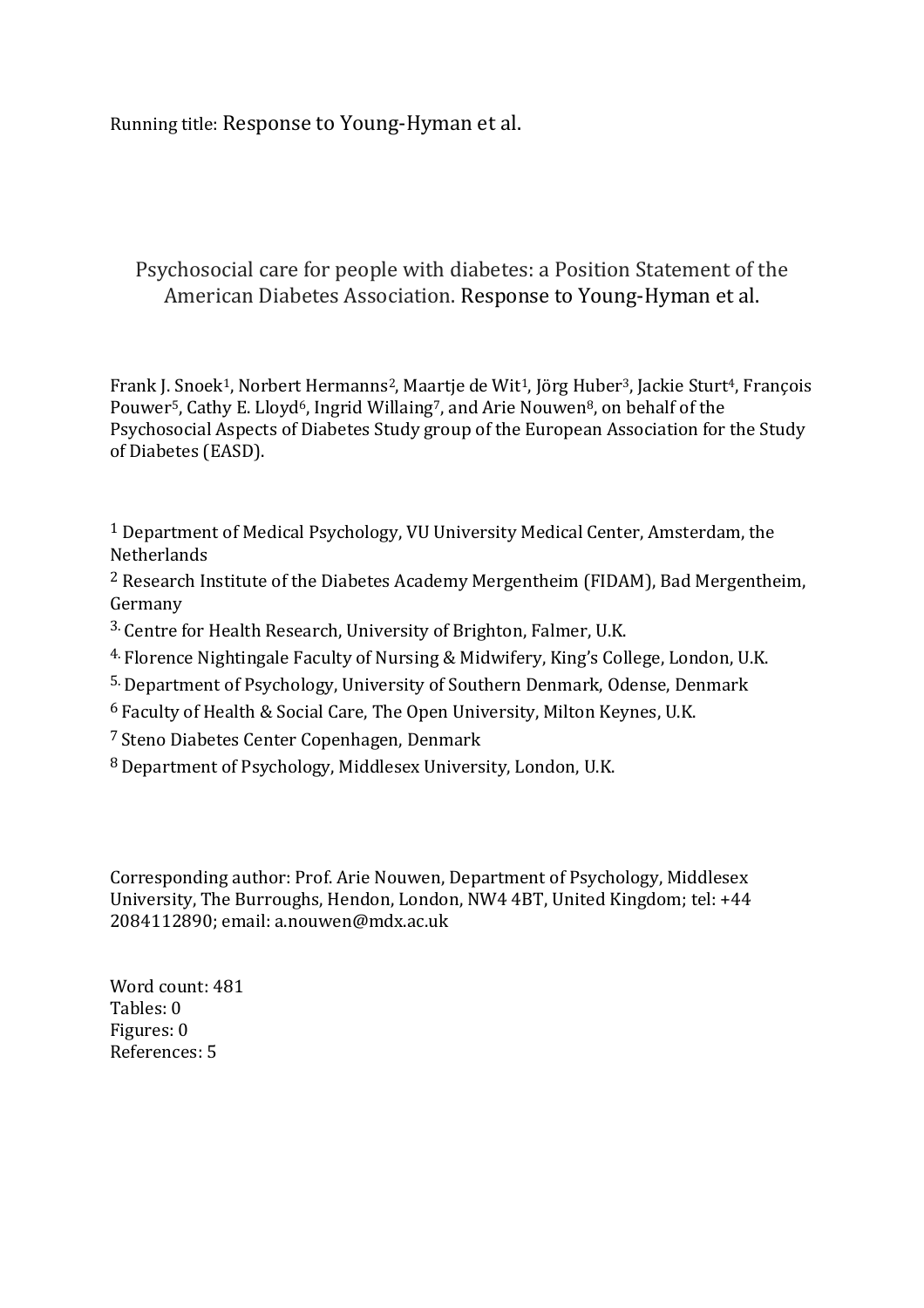### Dear Editor,

We read with great interest the ADA position statement on psychosocial care for people with diabetes by Young-Hyman et al (1). This statement complements previous international guidelines, including those of the International Society of Pediatric and Adolescent Diabetes (ISPAD) and the International Diabetes Federation (IDF) (2,3), underscoring the importance of psychosocial care in the context of diabetes management. We commend the authors for their efforts to offer a comprehensive overview of psychosocial problems that warrant our attention along with a set of evidence-based recommendations. There are two issues that in our view deserve more attention.

First, while the authors acknowledge that psychological well-being is an important outcome of diabetes care, the recommendations are all focused on mental ill health. It is important to recognize that the absence of a (serious) mental health problem does not necessarily equate to well-being or good 'quality of life'. This has repercussions for language and communication with the person with diabetes. We feel it is important to adopt a positive, affirmative approach to the psychosocial needs of the person with diabetes. If we want all diabetes care providers to deliver emotionally informed care, we should avoid over-pathologizing the experiences of individuals with diabetes into ill health states as opposed to wellbeing states. In essence, the first question (to all individuals with diabetes) should be "How well are you doing?", rather than a screening question for eating disorder, depression or other psychopathology. We recommend including a positively framed measure of emotional well-being in routine assessment (e.g. WHO-5 Well-being Index) either as a first step or alongside a measure of emotional distress. There is 'real-world' evidence demonstrating the acceptability and effectiveness of such an approach (4).

Second, and related to the previous point, the practice of screening deserves more thought, particularly with respect to patient acceptance. We should be aware that from the perspective of the person with diabetes, screening for psychopathology is not always welcomed, for example because of fear of stigmatization or low confidence in mental health services (5), and more so when screening becomes routine procedure of simply 'ticking the box'. Also, a questionnaire score indicative of a mental health problem is not to be confused with a felt need for psychological care. Too often people with diabetes report high distress but do not express a need for professional help. Asking the question: "Do you want support for these problems, professionally or otherwise?" is just as important as knowing whether a person is distressed. It is therefore imperative that if screening is applied as recommended by Young-Hyman et al, diabetes health care teams are trained to do so in a constructive, patient friendly manner and are able to make available culturally acceptable, affordable evidence-based treatment options in response to the identified psychosocial needs. We suggest putting more emphasis on these requirements when recommending screening for psychosocial problems as part of routine diabetes care.

## References

1) Young-Hyman, M de Groot, F Hill-Briggs, JS Gonzalez, K Hood, M Peyrot. Psychosocial care for people with diabetes: a Position Statement of the American Diabetes Association. Diabetes Care, 39 (2016), pp. 2126–2140